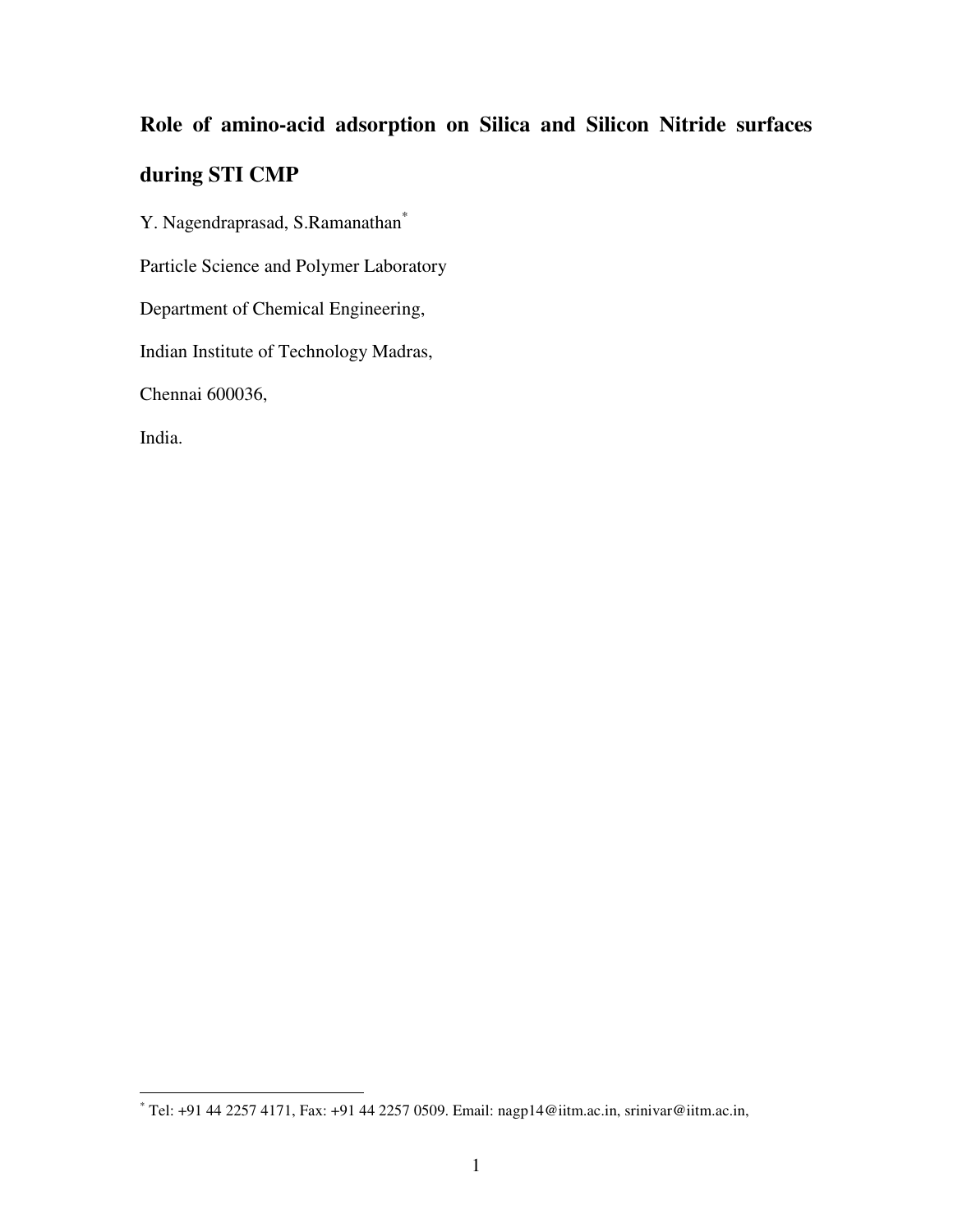# **Abstract**

Selectivity (Oxide/Nitride polish rate) is a critical factor during Chemical Mechanical Polishing (CMP) of Shallow Trench Isolation (STI) structure and it can be modified by adding amino acids to the slurry. The role of adsorption of the amino acids L-Proline and L-Arginine, on silicon dioxide and silicon nitride surfaces was characterized as a function of pH and concentration using Thermo Gravimetric analysis (TGA). The results suggest that the adsorption behavior does not correlate with the polishing behavior of STI CMP and hence it may not play a key role in changing the selectivity.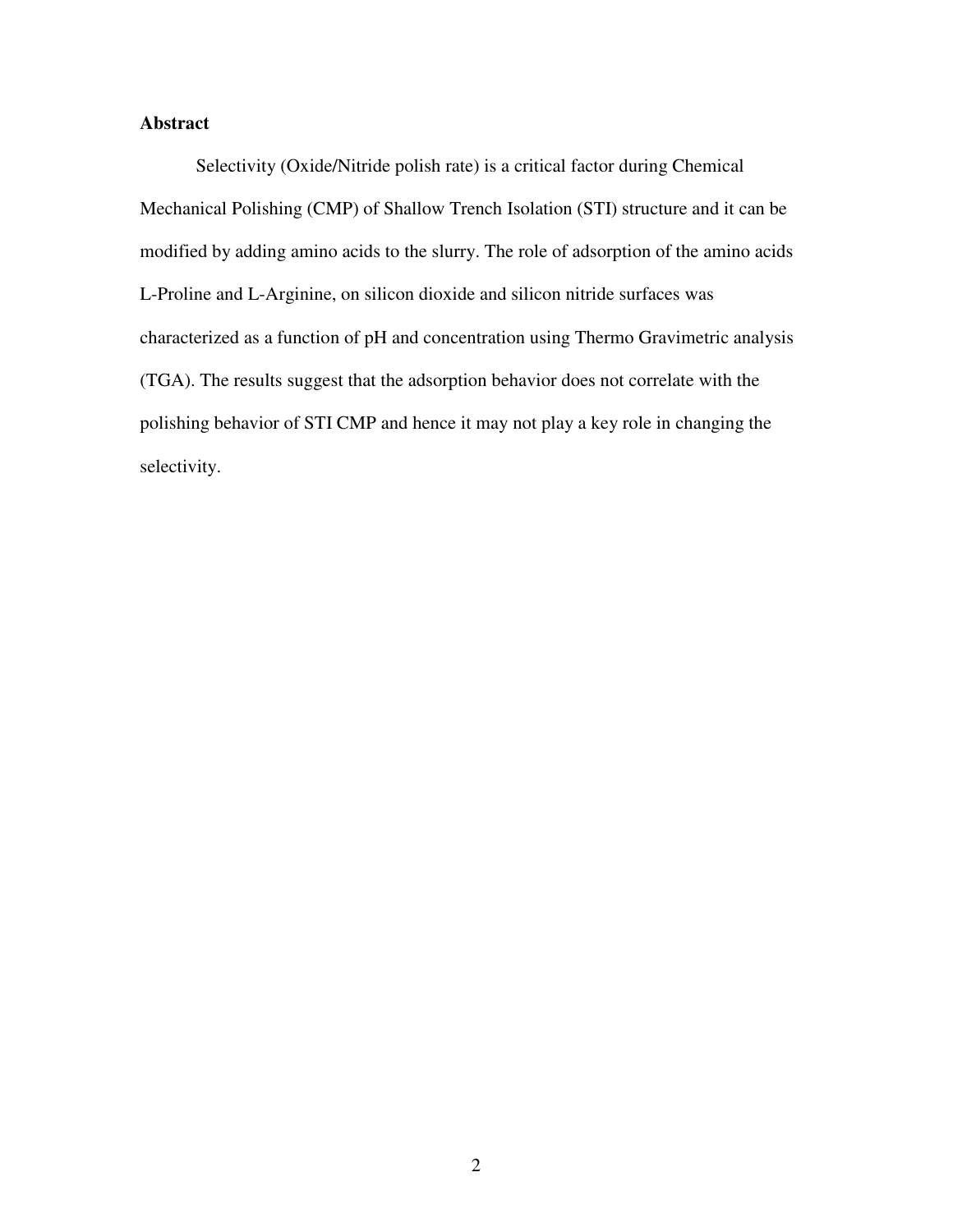Chemical Mechanical Planarization (CMP) is an essential step in microelectronic chip fabrication [1,2]. It consists of moving the surface to be polished against a rotating pad in presence of slurry (a mixture of abrasive particles and chemicals). Shallow Trench Isolation (STI) is one of the steps in the chip fabrication used for electrically isolating the devices (transistors, diodes etc) from each other [3]. CMP is a key step in STI process [4] and it involves removal of excess silicon dioxide (oxide), as shown in the schematic Fig. 1.



**Fig.1. Schematic Diagram showing Shallow Trench Isolation process** 

A thin nitride layer is used to protect the areas where transistors will be formed later. Typically ceria based slurries at alkaline pH are used for STI polish [5]. The slurry normally polishes both oxide and nitride layers, but the nitride layer should not be removed for optimal process. Certain additives are known to increase the oxide/nitride polish rate ratio (selectivity) dramatically [5-7]. Amino acids like L-proline in the slurry suppress the nitride polish rate but do not alter the oxide polish rate, thus providing high polish rate selectivity. Other amino acids like L-arginine suppress the oxide polish rate as well as the nitride polish rate and hence required selectivity can not be achieved. [6]. However, the exact mechanism of action is not clear in both the cases.

It is suggested that the adsorption of the additives on the surfaces of interest (i.e. silicon dioxide and silicon nitride) may play a role in modifying the polishing behavior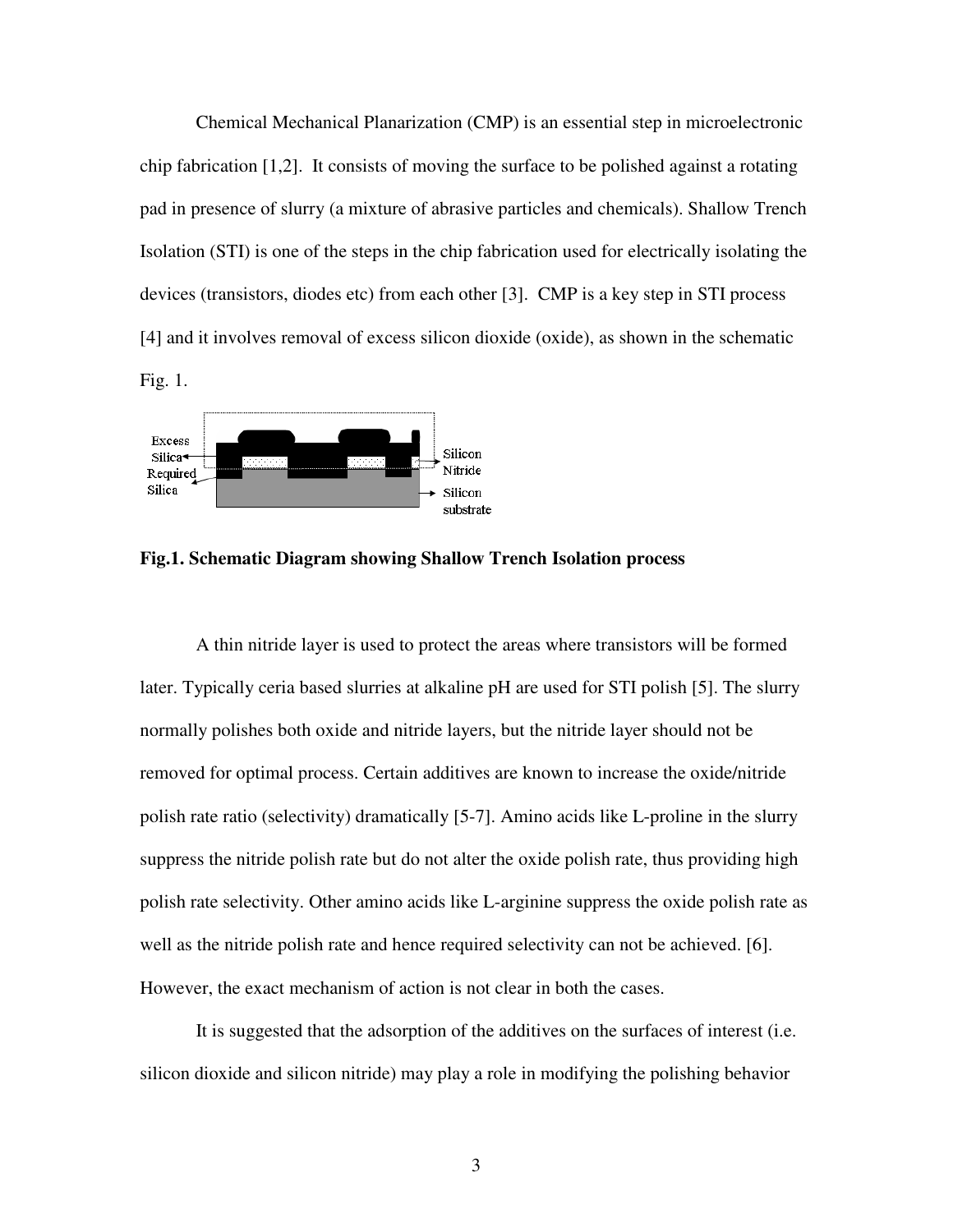[2,6]. The adsorption of the two amino acids L-proline and L-arginine, which alter the silicon dioxide and silicon nitride polish rates differently, are investigated in this work and the implications are discussed.

# **Experimental**

### *Samples preparation:*

In all the experiments, fumed silica particles CAB-O-SIL EH-5 (Cabot-Sanmar Ltd., India) of dry surface area of 380  $m^2/g$  and silicon nitride particles of dry surface area of 9.4  $\text{m}^2/\text{g}$  (Sigma Aldrich, USA) were used as sample surfaces for the adsorption of L-proline and L-arginine (AR grade, Merck India, India). A limited set of experiments were also carried out with silica particles of lower surface area  $(6.15 \text{ m}^2/\text{g}, -325 \text{ mesh})$ silica from Sigma Aldrich, USA) for comparison. Although silicon dioxide and silicon nitride layers are present as thin films in the STI polish scheme, fine particles were used for the adsorption studies since they provide relatively large surface area. The surface area and pore size distribution were measured using CE-Sorptometer 1990.

For sample preparation, 2 g of the particles was mixed with in solution of 50 ml of de ionized water and different wt%  $(0, 2, 4, 6,$  and 8) of amino acids (L-Proline and L-Arginine) and stirred well. The pH was adjusted with KOH or HCl. The solution was filtered through a Whatmann filter paper (GF/A) using a vacuum pump. The precipitate was put in an oven and dried at  $125^{\circ}$  C for four hours, to remove the moisture present in the sample. The dried precipitate was ground to a fine powder and stored in a desiccator. Silica particles of lower surface area were utilized in experiments conducted at pH of 11 with amino acids of 6 and 8 wt% only. All other samples were prepared at three different pH values (9, 10 and 11).

4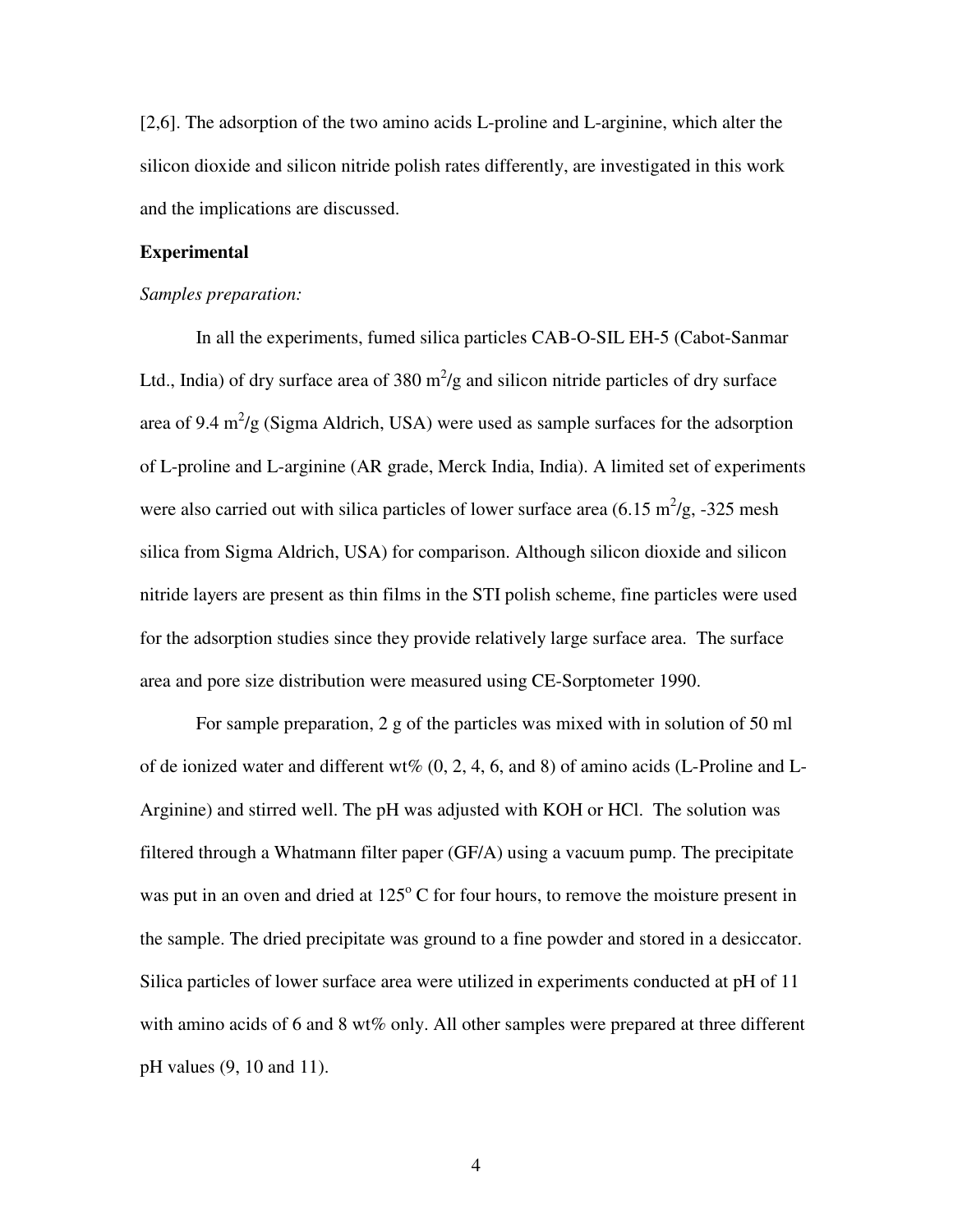## *TG analysis:*

TGA was performed with Perkins instruments, TGA 7 Model to quantify the amount of adsorption. The samples were heated from room temperature to  $800^{\circ}$  C at  $10^{\circ}$ C/min in  $N_2$  atmosphere. The weight loss is accounted by the loss of moisture and amino acid. The weight loss due moisture is calculated by performing TGA for blank particle surfaces (without amino acids) at different pH values.

# **Results**

TGA is has been used to quantify the adsorption of glycine on silica surfaces at various pH values [8]. Fig 2.a and 2.b show the adsorption isotherm of L-Proline and L-Arginine on silica surface respectively. The adsorbed quantities do not vary significantly with pH for both amino acids. On silica, L-proline adsorbs to a larger extent than L-Arginine. The experiments conducted with silica of lower surface area also showed that both amino acids adsorb to similar extent on the oxide surface (Results not shown).



**Fig. 2. Adsorption isotherm of amino acids on Silica at pH 9, 10 and 11. The amino acids are (a) L-Proline and (b) L-Arginine** 

Fig. 3.a and 3.b show the adsorption isotherms of both the amino acids on silicon nitride surface. Again, the adsorption does not vary significantly with pH for L-Proline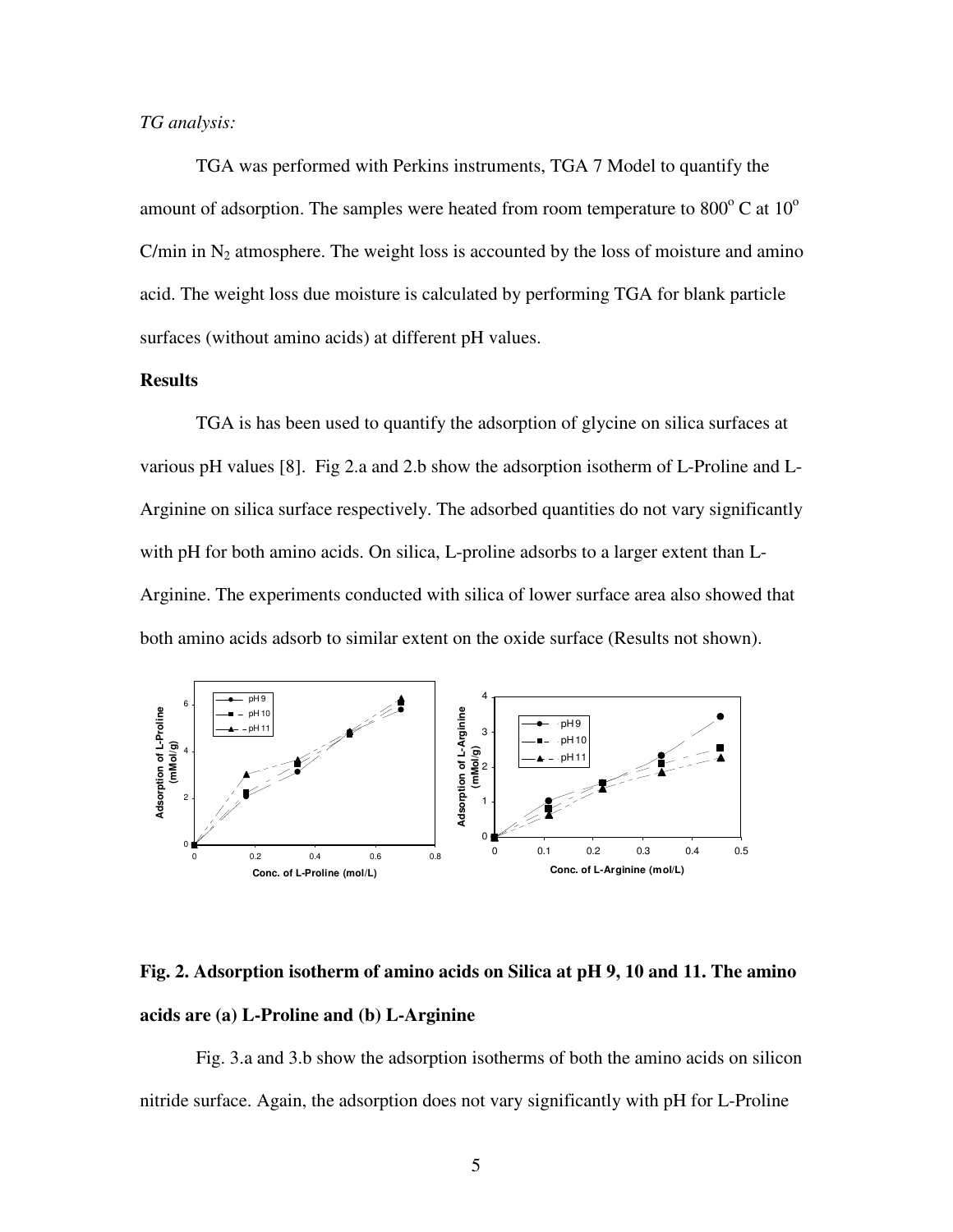and L-Arginine. On silicon nitride, both L-Proline and L-Arginine are adsorbed more or less to the same extent.



**Fig.3. Adsorption isotherm of amino acids on Silicon Nitride at pH 9, 10 and 11. The amino acids are (a) L-Proline and (b) L-Arginine** 

# **Discussion:**

The polishing of silica and silicon nitride is usually performed with ceria or silica based slurries. Ceria based slurries exhibit high removal rates, even though ceria is softer than either silica or silicon nitride and this is believed to be due to chemical interaction between ceria and silicon dioxide [9,10]. Cerium in the ceria particles may not be fully co-ordinated and the uncoordinated valence electron may interact with the silica. Silicon nitride polish mechanism is believed to involve hydrolysis of the nitride surface to form ammonia and a thin layer of silica [11, 12]. The silica will be subsequently removed by the abrasive. High polish rates of silicon nitride are also observed with zirconium dioxide and to a lesser extent with titanium dioxide abrasives [9,11]. It is worth noting that both zicronium and titanium exhibit multiple valencies and may have uncoordinated valence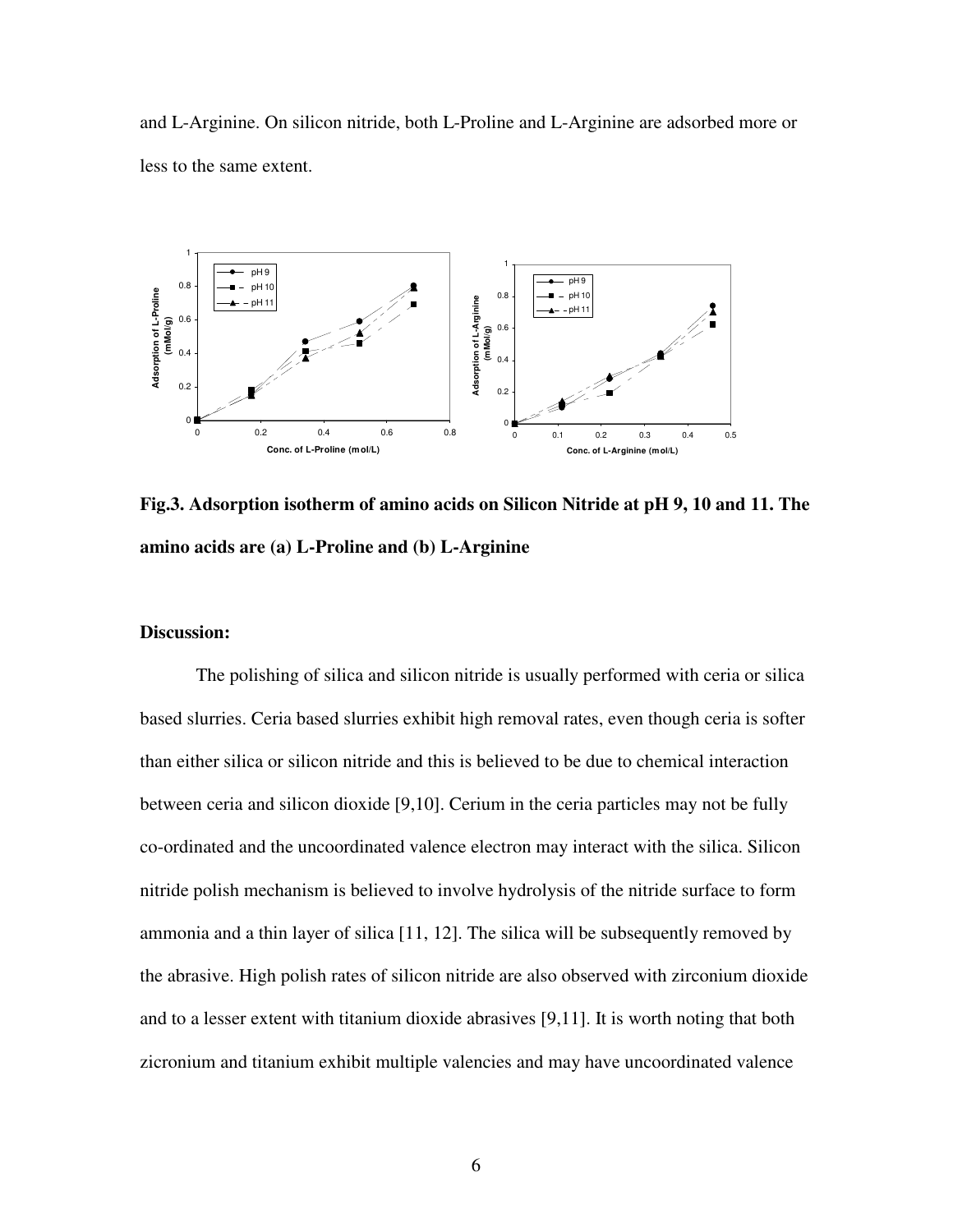electrons. However, the exact nature of the interaction between the abrasive and the work surface is not clear.

The effect of addition of amino acids on polish rate selectivity has been explained by proposing that adsorption plays a key role [5-7]. According to that hypothesis, if the additive adsorbs on silicon nitride but not on silica, it would prevent the hydrolysis of the nitride. The silicon nitride being harder than silica will not be removed easily by the abrasive, while the oxide polish rate will remain unaffected. Thus the oxide to nitride polish rate selectivity would be enhanced by additives which selectively adsorb on silicon nitride and prevent its hydrolysis. On the other hand, if the additive adsorbs on silica as well as silicon nitride, then it would prevent the interaction between abrasive and the work surface, thus reducing the polish rate in both cases [6, 7]. The quantification of adsorption of various additives can be used to confirm or refute the hypothesis.

The total amount of amino acid adsorbed on the surface of silica and silicon nitride depends on the surface charge and the surface area available for adsorption [13]. At alkaline pH range of 9 to 11, surface charge of L-proline and L-Arginine are positive [14]. Since the point of zero charge (PZC) of silica is nearly at pH 2.0 and that of silicon nitride at pH 7, both surfaces have negative charge in the alkaline pH range [15**].** Hence, it is expected that the amino acids would be attracted by both the work surfaces. The adsorbed quantities (mMol/g) of amino acids is very much less on silicon nitride surface when compared to silica surface, mainly because the surface area available is much more (380 m<sup>2</sup>/g) for silica compared to silicon nitride (9.4 m<sup>2</sup>/g). If the silica adsorbent is porous, the amino acid trapped in the pores would not be removed during vacuum filtration and it would lead to ambiguous data. Thus it is essential to verify that the

7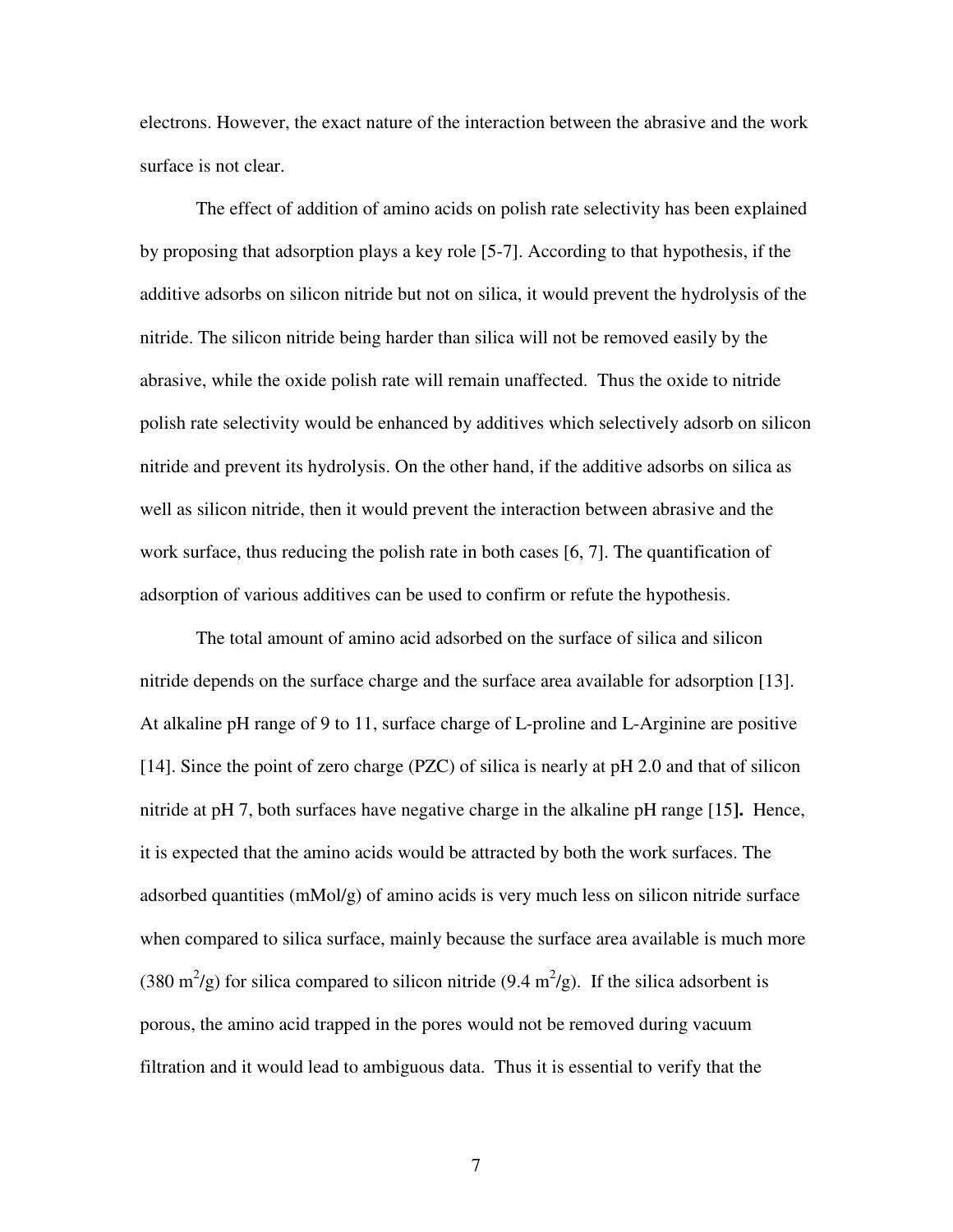measured quantities represent the true adsorption and not the trapped amino acids. Fumed silica used in these experiments is made of aggregates of very small (5 nm to 40 nm) primary silica particles. A pore size distribution analysis of the sample indicates that the pore size is 5 Angstroms. Both L-Arginine and L-Proline in hydrated state are likely to be larger than 5 Angstroms and are not likely to be trapped in the pores. The results of adsorption studies of amino acids on silica with low surface area confirm that L Arginine and L-Proline adsorb to similar extent on silica regardless of the surface area of the adsorbent.

During STI polishing L-Proline does not affect silica polish rate but decreases silicon nitride polish rate whereas L-Arginine decreases both silica and silicon nitride polish rates [6]. The adsorption studies reported here indicate that both L-Arginine and L-Proline adsorb onto silica and silicon nitride surface to similar extents. Hence it is unlikely that the inhibition of nitride and oxide polish by L-Arginine and the inhibition of nitride polish alone by L-Proline can be explained by the adsorption mechanism.

The selectivity enhancement studies published so far have utilized only ceria based slurries [5-7]. Based on the adsorption results, it is proposed that the change in selectivity with the addition of amino acids may be due to modification of the chemical mechanism of removal and is not linked to the adsorption on the work surfaces alone. A deeper understanding of the chemical mechanism is necessary to explain the changes in selectivity with the addition of amino acids.

#### **Conclusions:**

Adsorption studies of L-Proline and L-Arginine on silica indicate that the effect of amino acids on changing the selectivity of STI CMP is complex. Both L-Proline and L-

8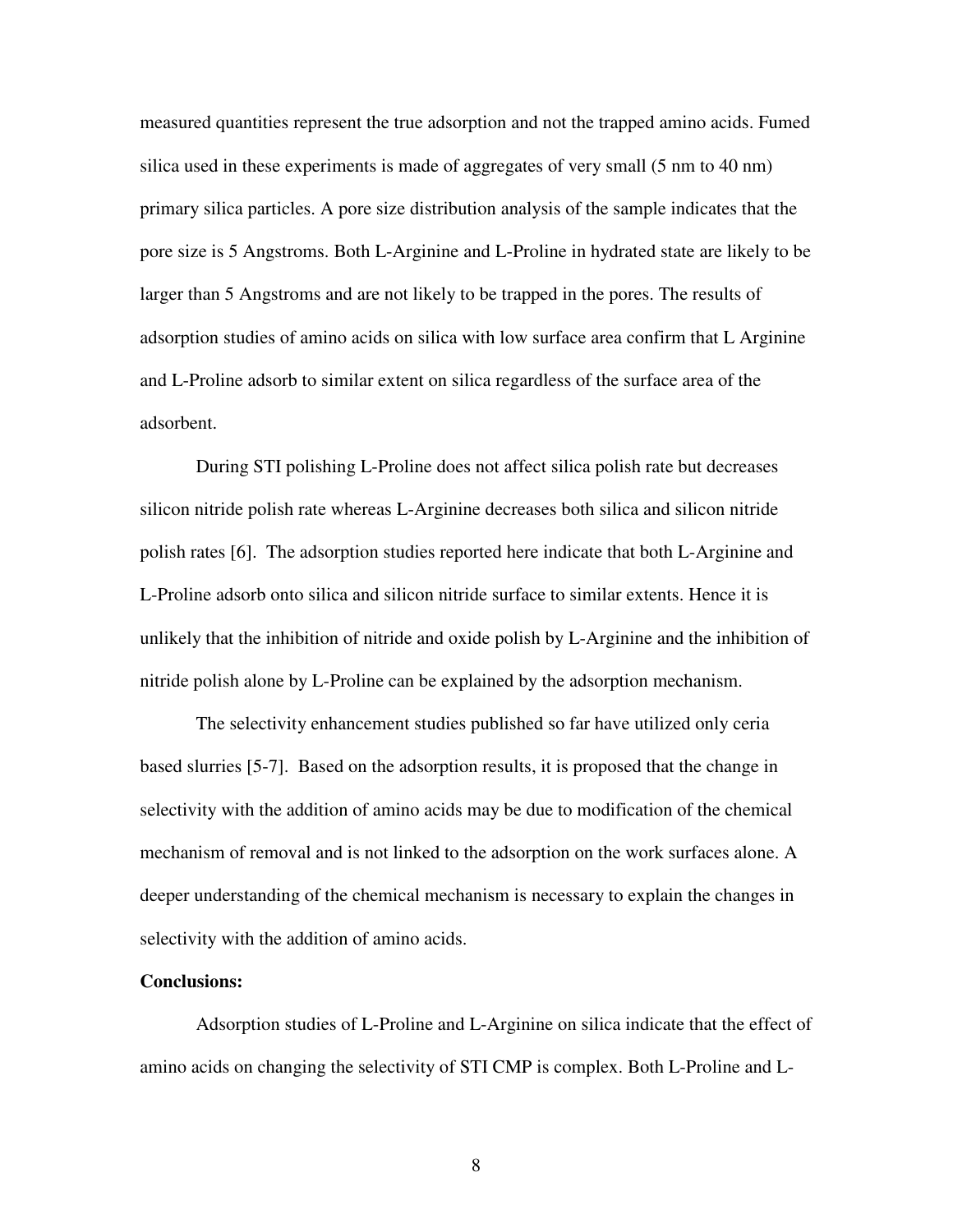Arginine adsorb to equal extent on oxide and nitride surface, even though L-Arginine suppresses the polishing of both oxide and nitride, while L-Proline suppresses the polishing of nitride surface only. Hence adsorption of the amino acids on the work surface alone does not explain the change in the oxide to nitride polish rate selectivity.

## **Acknowledgements**

This research has been supported by Department of Science and Technology, India (Grant # CHE/0506/073/DSTX/SRAT). We are grateful to Prof. T.K. Varadarajan and Mr. K. Narayanan (Dept. Chemistry, IIT-Madras) for help with the TGA and BET instruments. We would like to thank the anonymous reviewers for the helpful suggestions regarding the adsorption and pore size distribution analysis.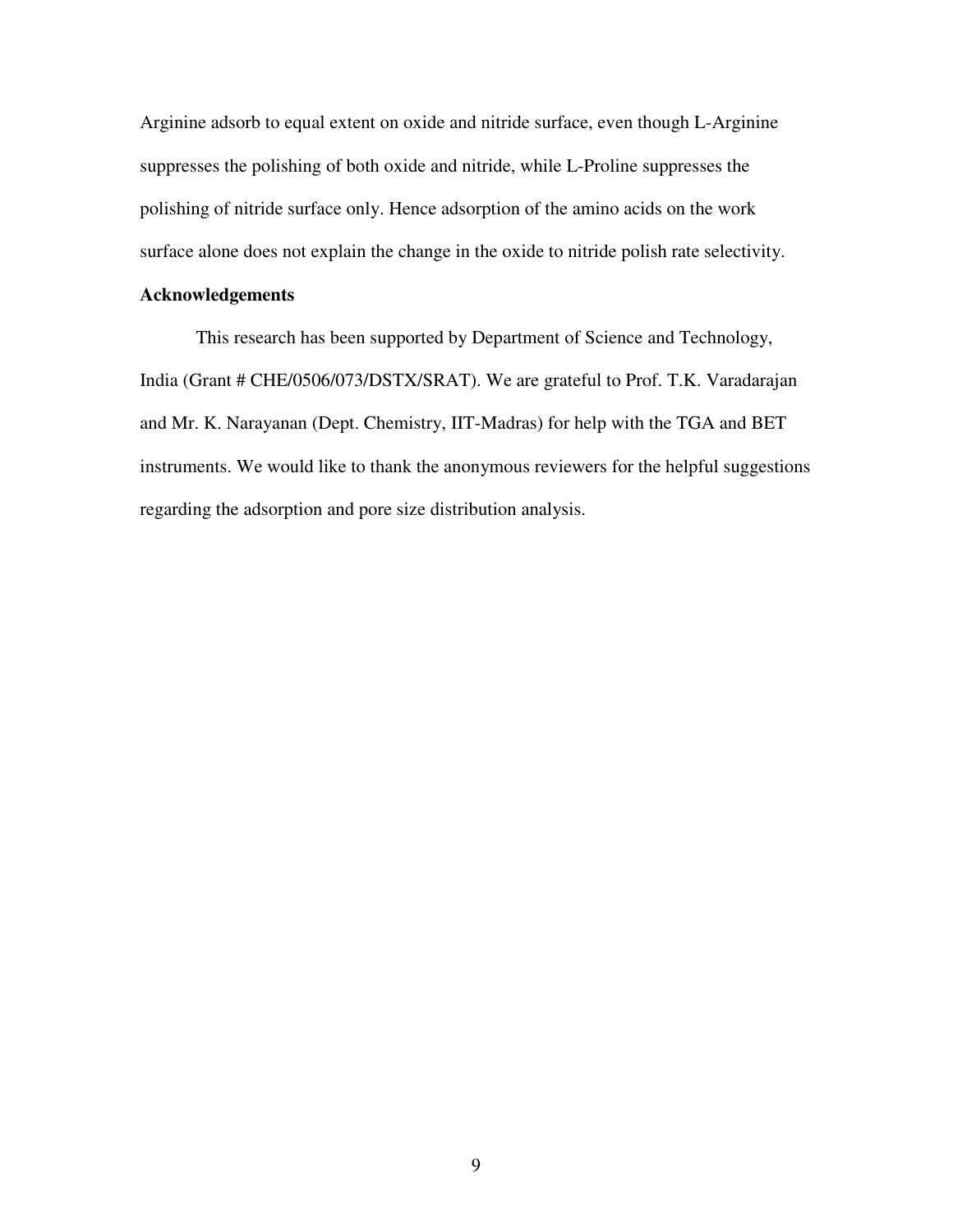## **References**

.

1. J.M. Steigerwald, S.P. Murarka and R.J. Gutmann, *Chemical Mechanical* 

*Planarization Of Microelectronic Materials*, p.2, JohnWiley & Sons, New York (1997).

2. M.R. Oliver, *Chemical Mechanical Planarization of Semiconductor Materials*, p.1, Springer (2004).

- 3. A. Jindal, S. Hegde and S. V. Babu, *J. Electrochem. Soc.*, **150**, G314 (2003).
- 4. P.B. Zantye, A. Kumara and A.K. Sikder, Mater. Sci. Engg. R, **45**, 89 (2004).
- 5. R. Srinivasan, S.V. Babu, W.G. America, and Y.S. Her, U.S. Pat.*,* 6,468,910 (2002).
- 6. W.G. America and S.V.Babu, *Electrochem. Solid-State Lett.,* **7**, G327 (2004).

7. P.W. Carter and T.P. Johns, *Electrochem. Solid-State Lett.,* **8**, G218 (2005)..

- 8. M. Meng, L. Stievano, and J.F. Lambert, *Langmuir*, **20***,* 914 (2004).
- 9. L.M. Cook, *J. Non-Cryst. Solids* , **120**, 152 (1990).
- 10. T. Hoshino, Y. Kurata, Y. Terasaki and K. Susa, *J. Non-Cryst. Solids,* **283,** 129 (2001).
- 11. M. Jiang, N.O. Wood, R. Komanduri, *Wear*, **220**, 59 (1998)
- 12. Y.Z. Hu, R.J. Gutmann and T.P. Chow, *J. Electrochem. Soc.*, **145**, 3919 (1998).
- 13. P. Suphantharida and K. Osseo-Asare, *J. Electrochem. Soc.*, **151** (10), G658 (2004).

14. Lehninger A.L., Nelson D.L. and Cox M., " Principles of Biochemistry", second edition, CBS publishers, New Delhi (1993)

15. S. Hegde and S.V. Babu, *Electrochem. Solid-State Lett.,* **7**, G316 (2004).